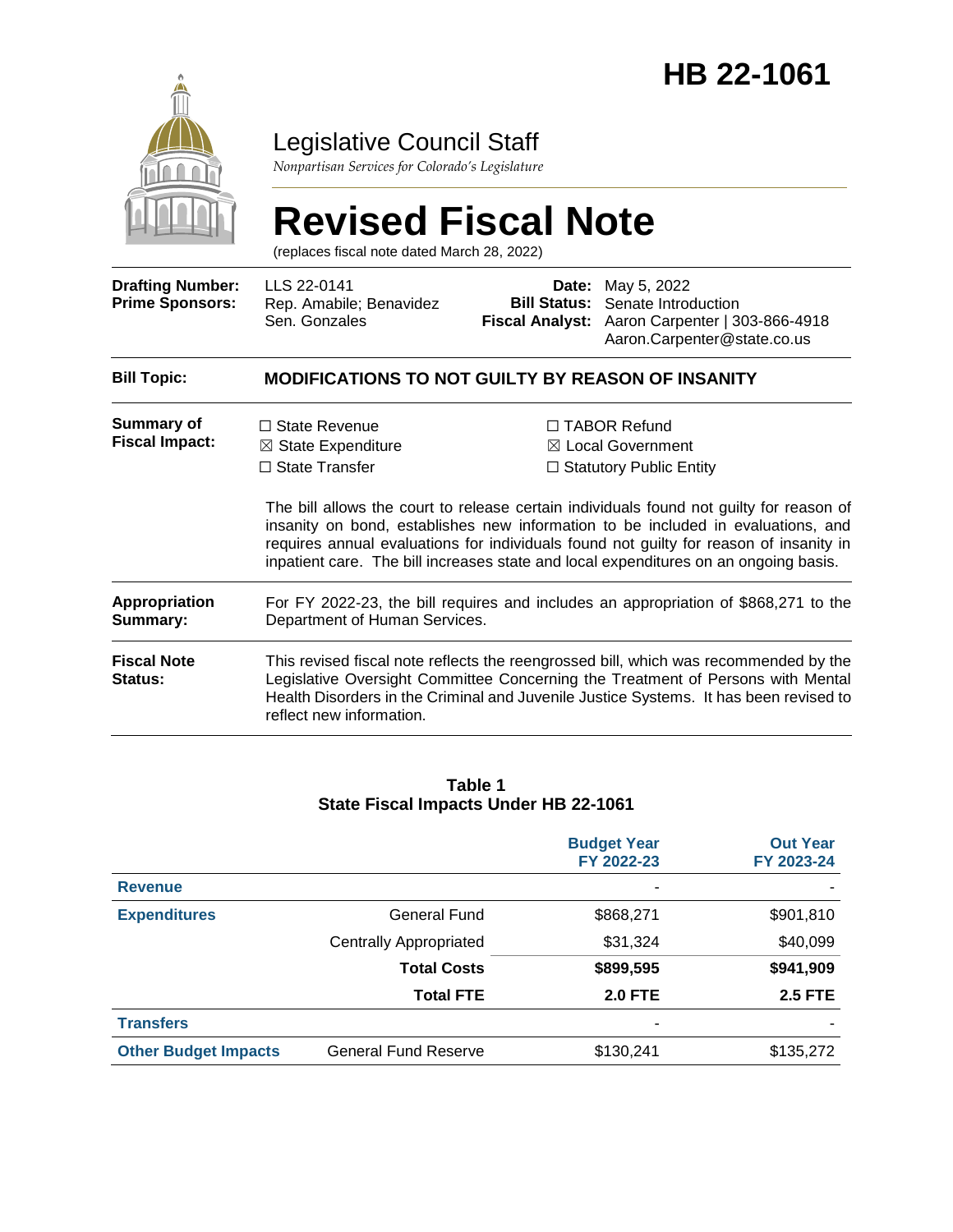# Page 2<br>May 5, 2022 **HB 22-1061**

# **Summary of Legislation**

**Bond after being found not guilty for reason of insanity.** After September 1, 2022, when an individual is found not guilty for reason of insanity, the bill allows the defendant to request the court to be released on bond and to stay the commitment of the defendant to the Department of Human Services until an initial release hearing is held; however, this provision does not apply if the crime is a class 1 or 2 felony, resulted in another person suffering serious bodily injury or death, involved the defendant using a deadly weapon, or involved felonious unlawful sexual behavior. In determining if bond is appropriate, the courts must consider the current criteria for setting bond, treatment needs, availability of treatment in the community, ability of the DHS to conduct a release evaluation in the community, whether the DHS can timely admit the defendant, and usefulness of an observed period. If the court permits a defendant to remain on bond, the court shall order the department to conduct a release examination on an outpatient basis, as well as any other appropriate conditions of release including outpatient treatment. The court may not delay the final disposition and entry of finding of not guilty by reason of insanity unless the defendant is at liberty and requests a delay. If the defendant is at liberty, the district attorney or a bonding commissioner may file a motion to revoke bond.

**Release from commitment.** After September 1, 2022, upon initial commitment after being found not guilty for reason of insanity, the court must schedule an initial release hearing no later than 120 days and must order the DHS to complete a release examination no later than 30 days prior to the hearing. A defendant may request additional evaluations. If the court finds the defendant is eligible for conditional release, the court may impose such terms and conditions as it determines are in the best interest of the defendant and the community. If the court find the defendant ineligible, it must recommit the defendant to the physical custody of the DHS.

**Release examinations.** The bill adds additional requirements to what needs to be included in a release examination including: a summary of the materials reviewed to come up with the opinion; the defendant's current diagnosis; information about medications prescribed; a summary of the treatment provided since the last examination; an initial assessment of the defendant's risk of reoffending; a summary of the specific treatment available in the community; a summary of whether and how ongoing risks could be managed if the defendant was placed in the community; and an opinion as to whether the defendant meets the applicable test for release.

**Annual reporting.** After September 1, 2022, the chief officer of the institution where a defendant is committed must annually submit a report to the court, defendant, prosecuting attorney, and any other attorney of record certifying whether the defendant continues to require inpatient hospitalization. The report must be submitted each year by the date on which the defendant was initially committed for inpatient hospitalization. The report must include all the information required in release examinations. Upon review of the report, the court may order a release hearing.

# **Assumptions**

The fiscal note assumes that the DHS receives 11 defendants found not guilty for reason of insanity per year who will require an evaluation. In addition, the fiscal note assumes that there are currently 130 defendants in inpatient care of the DHS that will require an annual evaluation, for a total of 141 evaluations per year. Finally, the fiscal note assumes that 10 individuals per year will be released from inpatient hospitalizations to community settings as a result of the bill, which will require transition services from the DHS.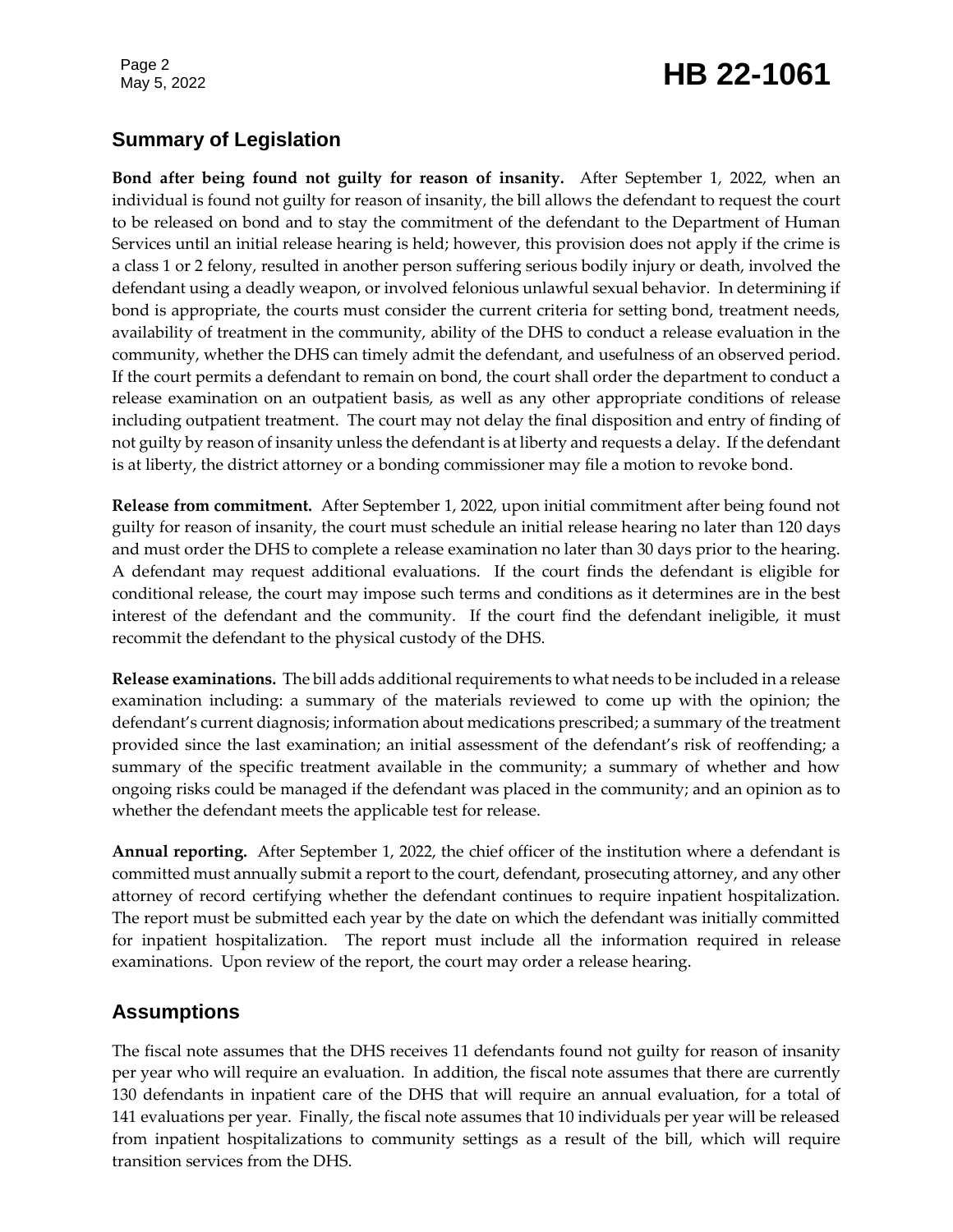# **State Expenditures**

State General Fund expenditures within the DHS will increase by \$899,595 in FY 2022-23 and \$941,909 in FY 2023-24 as shown in Table 2 and described below. In addition, workload in the Judicial Department will increase, as described below.

#### **Table 2 Expenditures Under HB 22-1061**

|                                           |                  | FY 2022-23     | FY 2023-24     |
|-------------------------------------------|------------------|----------------|----------------|
| <b>Department of Human Services</b>       |                  |                |                |
| <b>Personal Services</b>                  |                  | \$125,895      | \$167,859      |
| <b>Operating Expenses</b>                 |                  | \$2,700        | \$3,375        |
| <b>Capital Outlay Costs</b>               |                  | \$18,600       |                |
| <b>Contract Psychiatrists</b>             |                  | \$635,576      | \$635,576      |
| <b>Transition Services</b>                |                  | \$85,500       | \$95,000       |
| Centrally Appropriated Costs <sup>1</sup> |                  | \$31,324       | \$40,099       |
| <b>Total Cost</b>                         |                  | \$899,595      | \$941,909      |
|                                           | <b>Total FTE</b> | <b>2.0 FTE</b> | <b>2.5 FTE</b> |

<sup>1</sup> *Centrally appropriated costs are not included in the bill's appropriation.*

**Department of Human Services.** Starting in FY 2022-23, expenditures in the DHS will increase to provide additional evaluations and additional transition services.

- **Evaluations.** Based on the assumptions outlined above, the DHS will require 2.5 FTE and two contract psychiatrists to administer the various evaluations. The fiscal note assumes that 0.5 FTE is required to conduct initial evaluations when an individual is found not guilty by reason of insanity and two contract psychiatrists are required for the annual evaluations. The fiscal note assumes a contract psychiatrist cost of \$153 per hour. The program also requires 2.0 FTE assistants to schedule exams, prepare collateral documentation, pull records, track reports, and submit reports to the court. FTE costs include personal services, operating expenses, and capital outlay costs as outlined in Table 2. Costs in FY 2022-23, are prorated for a September 1 start date and the General Fund pay date shift.
- **Transition services.** Starting in FY 2022-23, expenditures in the DHS will increase to provide transition services from inpatient to outpatient care. Based on the assumptions outlined above, the fiscal note estimates that transition services cost \$9,500 per year per individual released. Costs in FY 2022-23 are prorated for a September 1 start date. Additional releases may occur as a result of the bill, but will depend on the determinations of the courts. The fiscal note assumes that the DHS will request resources through the annual budget process as the bill's impact is better known.

**Judicial Department.** The bill will require the court to hold additional hearings and court staff to do additional tracking of required evaluations and deadlines, set additional hearings, enter additional data into the case management system, and process additional forms. In addition, workload to